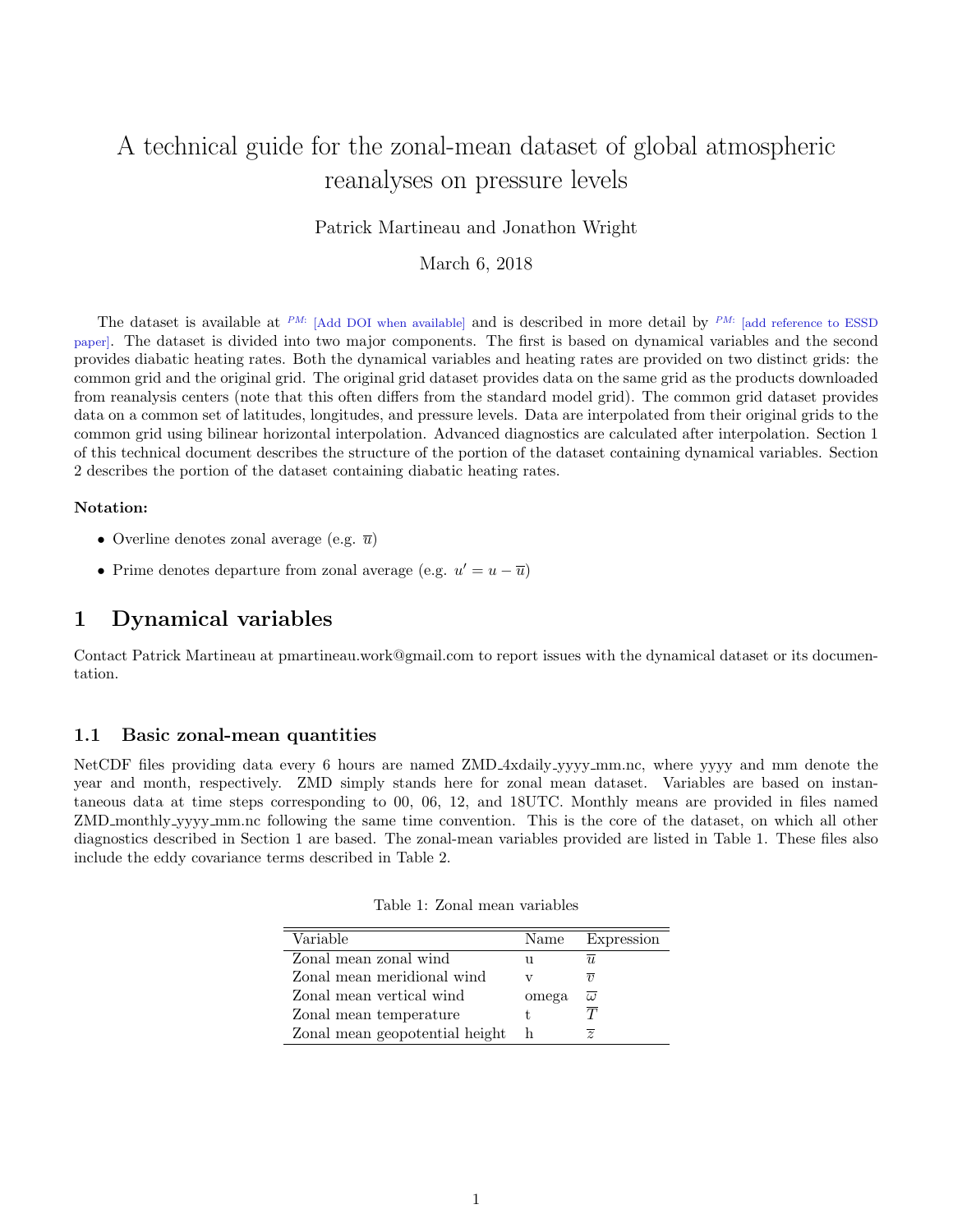<span id="page-1-0"></span>Table 2: Variance and covariance (flux) terms. The terms are also provided for zonal wavenumber decompositions: variables with names ending in k1, k2, and k3 contain the wavenumber 1, 2, and 3 contributions, respectively.

| Variable                                            | Name   | Expression              |
|-----------------------------------------------------|--------|-------------------------|
| Zonal variance of zonal wind                        | uu     | $u^{\prime 2}$          |
| Zonal variance of meridional wind                   | VV     | $\overline{v'^2}$       |
| Zonal variance of temperature                       | tt     | $\overline{T'^2}$       |
| Zonal covariance of zonal wind and meridional wind  | 11V    | $\overline{u'v'}$       |
| Zonal covariance of zonal wind and vertical wind    | uomega | $\overline{u' \omega'}$ |
| Zonal covariance of meridional wind and temperature | vt     | $\overline{v'T'}$       |

#### 1.2 Eulerian mean diagnostics of momentum

A complete budget of the zonal-mean momentum equation is provided in files named MOM 4xdaily yyyy mm.nc and MOM monthly yyyy mm.nc, where MOM stands for momentum. Time follows the same convention as for the basic zonal-mean quantities. The variables provided are listed in Table [3.](#page-1-1)

<span id="page-1-2"></span>
$$
\frac{\partial \overline{u}}{\partial t} = \underbrace{f\overline{v}}_{a} - \underbrace{\overline{v}\frac{1}{a\cos\phi} \frac{\partial(\overline{u}\cos\phi)}{\partial\phi}}_{b} - \underbrace{\overline{\omega}\frac{\partial \overline{u}}{\partial p}}_{c} - \underbrace{\frac{1}{a\cos^2\phi} \frac{\partial(\cos^2\phi \overline{u'v'})}{\partial\phi}}_{d} - \underbrace{\frac{\partial(\overline{u'w'})}{\partial p}}_{e} + R
$$
\n(1)

<span id="page-1-1"></span>Table 3: Terms of the primitive momentum equation. Momentum flux terms are also provided for zonal wavenumbers 1 to 3 (variable names ending with k1, k2, and k3 denote the contributions of wavenumbers 1, 2, and 3, respectively).

| Expression $(Eq. 1)$ |
|----------------------|
|                      |
|                      |
|                      |
|                      |
|                      |
|                      |

#### 1.3 Transformed Eulerian Mean diagnostics of momentum

A complete budget of the transformed Eulerian mean (TEM) equation set [\(Andrews and McIntyre,](#page-7-0) [1976,](#page-7-0) [1978;](#page-7-1) [Dunkerton,](#page-7-2) [1978;](#page-7-2) [Edmon et al.,](#page-7-3) [1980;](#page-7-3) [Palmer,](#page-7-4) [1982;](#page-7-4) [Andrews et al.,](#page-7-5) [1987;](#page-7-5) [Vallis,](#page-7-6) [2006\)](#page-7-6) is provided in files named TEM 4xdaily yyyy mm.nc and TEM monthly yyyy mm.nc following the same naming convention as the basic zonalmean variables. In the TEM framework, the residual circulation is defined as

<span id="page-1-4"></span>
$$
\overline{v}^* = \overline{v} - \frac{\partial}{\partial p} \left[ \frac{\overline{v'\theta'}}{\partial \overline{\theta}/\partial p} \right]
$$
 (2)

<span id="page-1-5"></span>
$$
\overline{\omega}^* = \overline{\omega} + \frac{1}{a \cos \phi} \frac{\partial}{\partial \phi} \left[ \frac{\overline{v'\theta'} \cos \phi}{\partial \overline{\theta} / \partial p} \right].
$$
 (3)

These terms are provided directly in the files, with variable names listed in Table [4.](#page-1-3)

Table 4: Variables describing the transformed Eulerian mean residual circulation

<span id="page-1-3"></span>

| Variable                        | Name      | Expression |
|---------------------------------|-----------|------------|
| Meridional residual circulation | vstar     | Eq. $(2)$  |
| Vertical residual circulation   | omegastar | Eq. $(3)$  |

The TEM momentum equation takes the following form: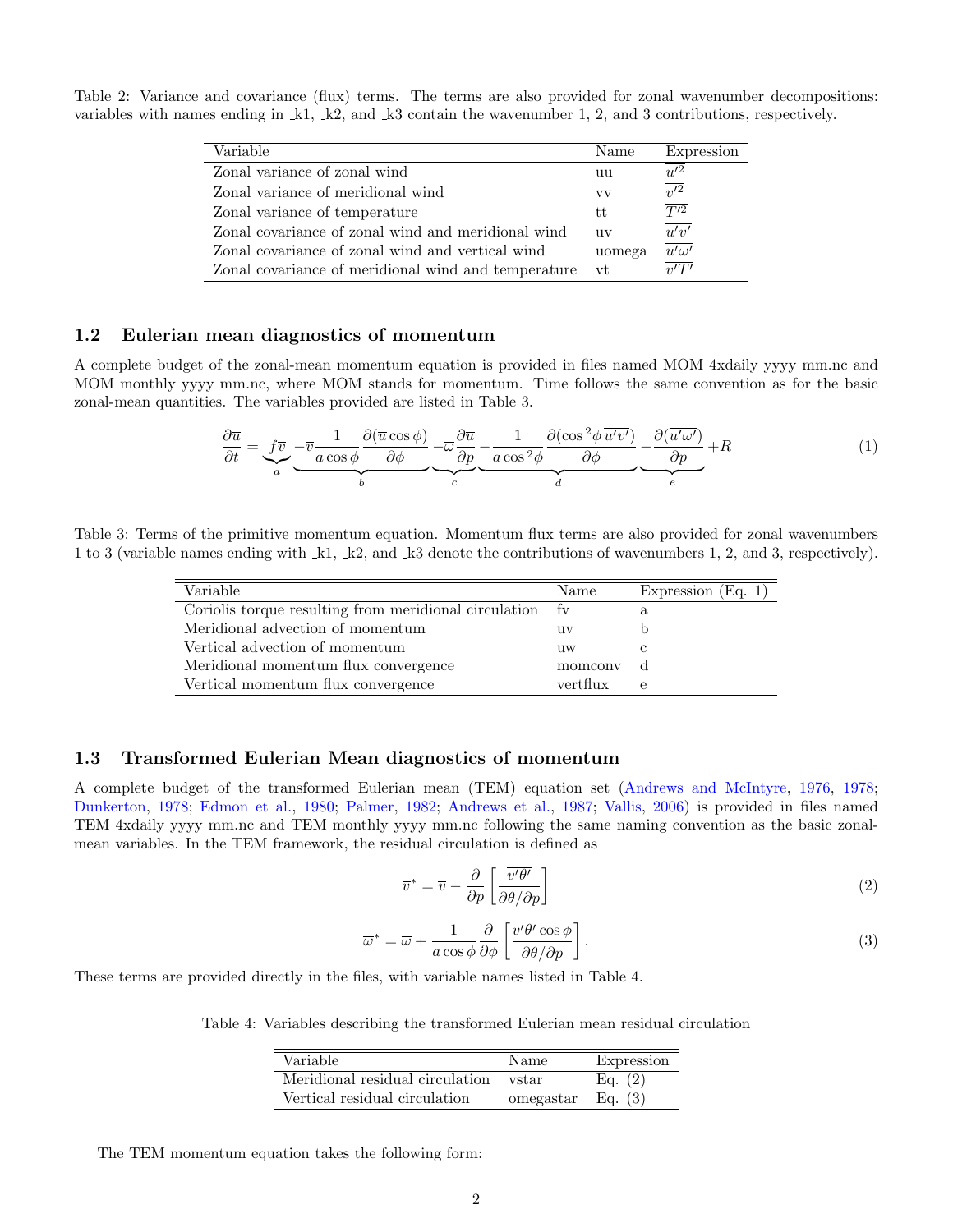<span id="page-2-1"></span>
$$
\frac{\partial \overline{u}}{\partial t} = \underbrace{\underbrace{\overbrace{f \overline{v}}^*}_{a} - \overline{v}^*}_{b} \underbrace{\frac{1}{a \cos \phi} \frac{\partial (\overline{u} \cos \phi)}{\partial \phi}}_{b} - \underbrace{\overline{\omega}^* \frac{\partial \overline{u}}{\partial p}}_{c} \underbrace{\frac{\overbrace{1}}{1} \frac{1}{a \cos \phi} \overline{\vec{v}} \cdot \vec{F}}_{d} + R \tag{4}
$$

Terms provided in the TEM 4xdaily yyyy mm.nc and TEM monthly yyyy mm.nc files are listed in Table [5.](#page-2-0) Note that some terms are labeled as QG; these are based on terms retained in the quasigeostrophic (QG) approximation of the TEM. The vertical and meridional components of Eliassen-Palm (EP) flux divergence are archived in separate variables.

Table 5: Terms of the TEM momentum equation. Terms that involve eddy fluxes are also provided for contributions of zonal wavenumbers 1, 2, and 3 ( $\pm 1$ ,  $\pm 2$ , and  $\pm 3$ ).

<span id="page-2-0"></span>

| Variable                                                       | Name                       | Expression                  |
|----------------------------------------------------------------|----------------------------|-----------------------------|
| Coriolis Torque resulting from meridional residual circulation | fystar                     | Eq. $(4a)$                  |
| Meridional advection of momentum                               | uvstar                     | Eq. $(4b)$                  |
| Vercical advection of momentum                                 | uomegastar                 | Eq. $(4c)$                  |
| EP flux divergence (vertical)                                  | $EPPFD_pr$                 | Eq. $(4d)$                  |
| EP flux divergence (meridional)                                | EPFD <sub>-phi-pr</sub>    | Eq. $(4d)$                  |
| EP flux divergence (vertical $\&$ QG approximation)            | $EPP$ $-p$ $-qg$           | Eq. $(4d, QG \text{ only})$ |
| EP flux divergence (meridional $\&$ QG approximation)          | $EPPD_1$ <sub>phi-qg</sub> | Eq. $(4d, QG \text{ only})$ |

The divergence of the EP flux is computed using

$$
\nabla \cdot \vec{F} = \frac{1}{a \cos \phi} \frac{\partial (F_{\phi} \cos \phi)}{\partial \phi} + \frac{\partial (F_p)}{\partial p} \tag{5}
$$

where the meridional and vertical components are expressed as

<span id="page-2-3"></span>
$$
\{F_{\phi}, F_{p}\} = a \cos \phi \left\{ \underbrace{\frac{\overline{v'\theta'}}{\partial \overline{\theta}/\partial p} \frac{\partial \overline{u}}{\partial p} - \overline{u'v'}}_{a} - \underbrace{\frac{\overline{v'\theta'}}{\partial \overline{\theta}/\partial p} \frac{1}{a \cos \phi} \frac{\partial}{\partial \phi} (\overline{u} \cos \phi) + \overline{\frac{\overline{v'\theta'}}{\partial \overline{\theta}/\partial p}} f - \overline{\omega'u'} \right\}.
$$
\n(6)

The EP flux itself is provided with the variable names listed in Table [6.](#page-2-2)

<span id="page-2-2"></span>Table 6: EP flux

| Variable                                   | Name                           | Expression                  |
|--------------------------------------------|--------------------------------|-----------------------------|
| EP flux (vertical)                         | $EPF\_p\_pr$                   | Eq. $(6b)$                  |
| $EP$ flux (meridional)                     | $EPF_{{\rm -}phi_{{\rm -}pr}}$ | Eq. $(6a)$                  |
| EP flux (vertical $\&$ QG approximation)   | $EPF_p_{\text{qg}}$            | Eq. $(6b, QG \text{ only})$ |
| EP flux (meridional $\&$ QG approximation) | $EPF_{{\rm phi}, {qg}}$        | Eq. $(6a, QG \text{ only})$ |

### 2 Diabatic variables

Contact Jonathon Wright at jswright@tsinghua.edu.cn to report issues with the diabatic dataset or its documentation.

#### 2.1 Model-generated heating rates

Zonal-mean diabatic heating rates are related to the dynamical quantities described above through the zonal-mean thermodynamic equation:

<span id="page-2-4"></span>
$$
\underbrace{\frac{\partial \overline{\theta}}{\partial t}}_{a} + \underbrace{\frac{\overline{v}}{a} \frac{\partial \overline{\theta}}{\partial \phi}}_{b} + \underbrace{\frac{\partial \overline{\theta}}{\partial p}}_{c} + \underbrace{\frac{1}{a \cos \phi} \frac{\partial (\overline{v'\theta'} \cos \phi)}{\partial \phi}}_{d} + \underbrace{\frac{\partial (\overline{\omega'\theta'})}{\partial p}}_{e} + \underbrace{\overline{\mathcal{X}}}_{f} = \underbrace{\overline{\theta \overline{c}_{p} T \dot{Q}}}_{g}
$$
(7)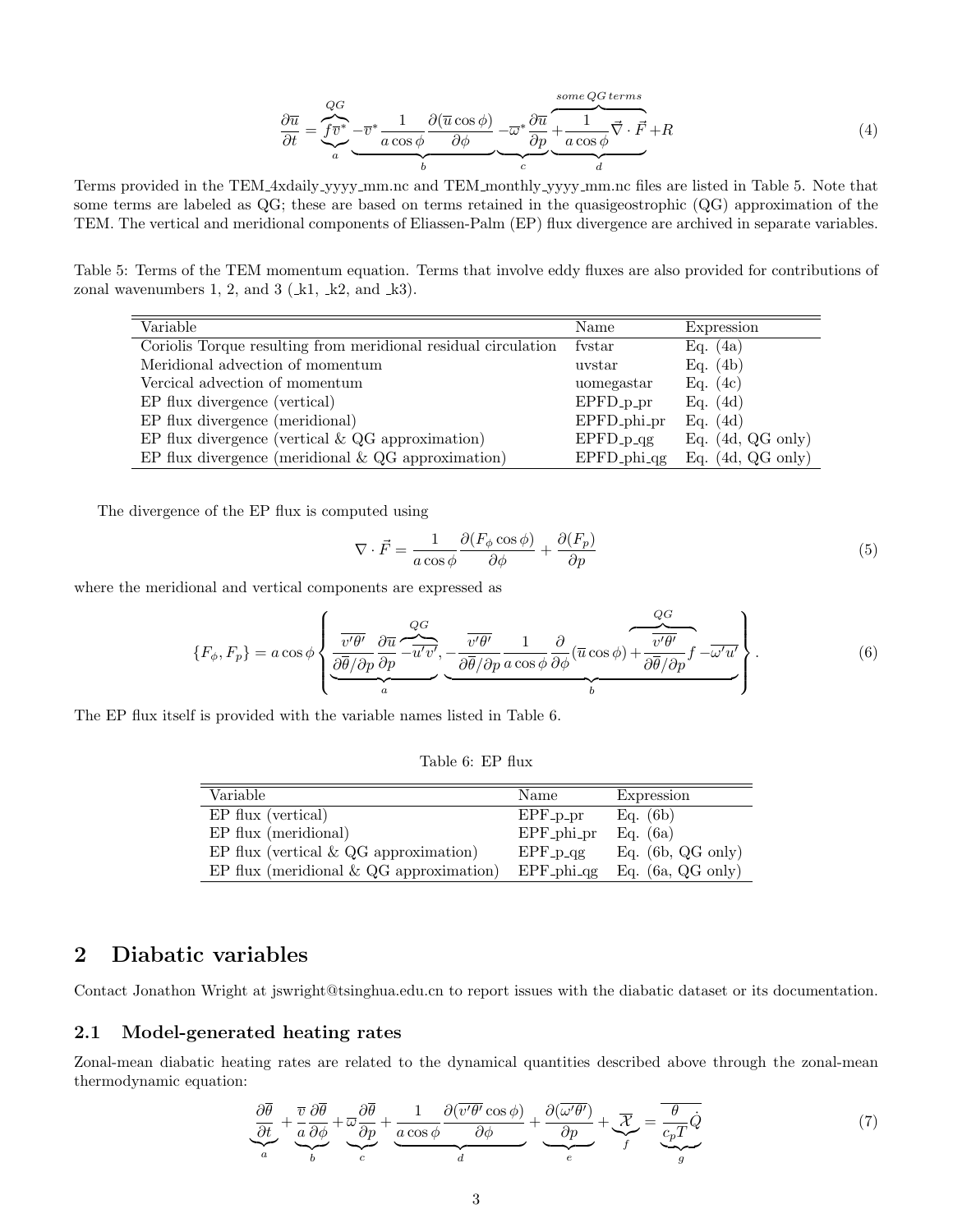The term on the right-hand side of Eq. [7](#page-2-4) represents diabatic heating due to physical processes, such as latent heating, radiative transfer, and vertical diffusion. Three model-generated diabatic terms are included with the OG and CG zonalmean data sets, including the total heating due to parameterized physics and components due to long-wave and short-wave radiative transfer (Table [7\)](#page-3-0). NetCDF files providing data every 6 hours are named DIAB 4xdaily yyyy mm.nc, where yyyy and mm denote the year and month, respectively. Variables are based on time-averaged potential temperature tendencies in units of  $K day^{-1}$ , with central times corresponding to 03, 09, 15, and 21UTC. The time axis of the diabatic data set therefore lags that of the dynamical data set by 3 h. Monthly means are provided in files named DIAB monthly yyyy mm.nc following the same naming convention.

<span id="page-3-0"></span>

| Variable                                           | Name      | Expression                         |
|----------------------------------------------------|-----------|------------------------------------|
| Total diabatic heating due to parametrized physics | ttdiab    | Eq. (7g)                           |
| Diabatic heating due to long-wave radiation        |           | ttlwhr Eq. $(7g, LW \text{ only})$ |
| Diabatic heating due to short-wave radiation       | $t$ tswhr | Eq. $(7g, SW only)$                |

Unlike the dynamical diagnostics described in section 1 and in the following sub-section, the terms listed in Table [7](#page-3-0) are not derived from the basic variables listed in Table [1.](#page-0-0) Instead, the zonal-mean diabatic heating terms are computed from the physical temperature tendency diagnostics produced during the reanalysis model forecast step. Not all reanalyses store these forecast products or make them publicly available. Heating rates are currently provided in this data set for only eight of the fourteen reanalyses: ERA-40, ERA-Interim, NCEP–NCAR, CFSR, JRA-25, JRA-55, MERRA, and MERRA-2. Heating rate forecasts were not archived for CFSv2, and are therefore only available for CFSR through December 2010.

#### 2.2 Diagnosed heating rates

To supplement the model-generated diabatic diagnostics, terms on the left-hand side of Eq. [7](#page-2-4) are computed using the 6 hourly core variables and covariance terms provided in the zonal-mean dataset (Section [1.1\)](#page-0-1). Terms that include potential temperature are obtained from the corresponding terms expressed as functions of temperature (see Tables [1](#page-0-0) and [2\)](#page-1-0). The residual term  $\overline{\mathcal{X}}$ , which is computed by substituting the model-generated diabatic heating into the right-hand side of Eq. [7,](#page-2-4) collects the effects of numerical errors and analysis increments. A set of files named THRM 4xdaily yyyy mm.nc provides diagnosed heating rates and dynamical heating diagnostics as listed in Table [8.](#page-3-1) Although these diagnostics are based on the core variables and covariance terms, they are constructed to match the model-generated diabatic heating rates, and are therefore provided 6-hourly at 03, 09, 15, and 21Z. The term  $\partial \overline{\theta}/\partial t$  is calculated as a central difference, while the meridional and pressure derivatives are calculated by applying the numerical methods described in Appendix 2 to quantities averaged across the two time steps bracketing each time window. Monthly means for the terms listed in Table [8](#page-3-1) are provided in files named THRM monthly yyyy mm.nc. These diagnostics are initially only provided for the reanalyses and time periods with model-generated heating rates; however, files for additional reanalyses or periods covered in the zonal-mean dataset can be provided upon request.

<span id="page-3-1"></span>Table 8: Diagnosed terms from the zonal-mean thermodynamic equation.

| Variable                                      | Name     | Expression      |
|-----------------------------------------------|----------|-----------------|
| Time rate of change in potential temperature  | tt_time  | Eq. (7a)        |
| Meridional advection of potential temperature | tty_mean | Eq. (7b)        |
| Vertical advection of potential temperature   | ttw_mean | Eq. (7c)        |
| Meridional covariance term                    | ttv_eddy | Eq. (7d)        |
| Vertical covariance term                      | ttw_eddy | Eq. (7e)        |
| Estimated total diabatic heating              | tt_diag  | Eq. $(7a)-(7e)$ |
| Residual                                      | tt resid | Eq. (7f)        |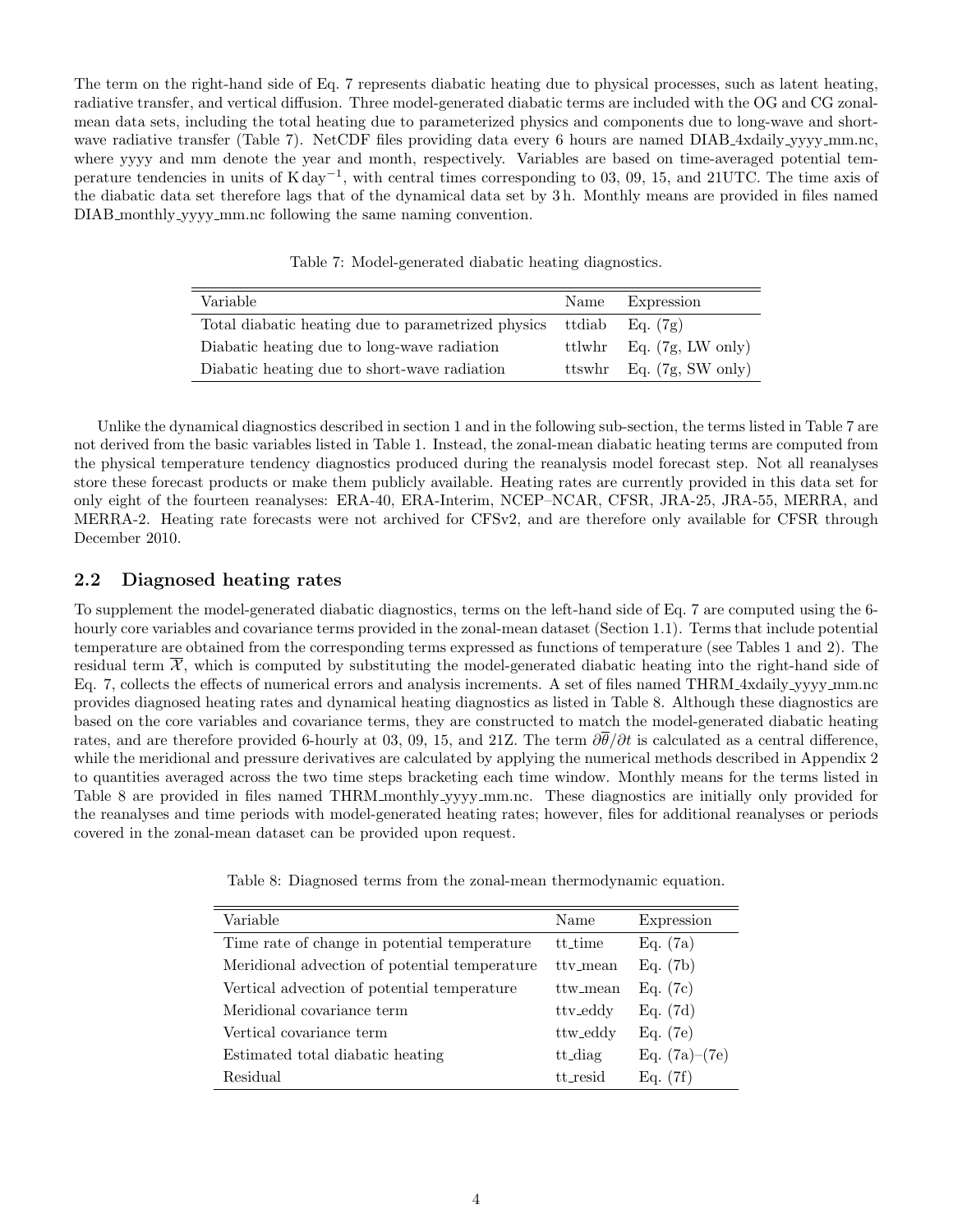# Appendix 1: Dataset structure

A complete diagram of the structure of the data set is shown in Figure 1. For both the original grid and the common grid, the data is provided for the atmospheric reanalyses and companion products listed in Table [10.](#page-6-0)

| Name             | Directory                        | Reference                |
|------------------|----------------------------------|--------------------------|
| $ERA-40$         | era.40                           | Uppala et al. (2005)     |
| ERA-Interim      | era interim                      | Dee et al. $(2011)$      |
| $ERA-20C$        | $era_20c$                        | Poli et al. $(2016)$     |
| NCEP-NCAR        | ncep_ncar                        | Kalnay et al. $(1996)$   |
| NCEP-DOE         | ncep_doe                         | Kanamitsu et al. (2002)  |
| CFSR.            | ncep_cfsr                        | Saha et al. (2010, 2014) |
| 20CR (v2)        | $20th$ -Century-Reanalysis- $v2$ | Compo et al. $(2011)$    |
| $20CR$ ( $v2c$ ) | $20th$ -Century-Reanalysis-v2c   | Compo et al. $(2011)$    |
| $JRA-25$         | $jra_225$                        | Onogi et al. $(2007)$    |
| $JRA-55$         | $jra_55$                         | Kobayashi et al. (2015)  |
| $JRA-55C$        | ira_55c                          | Kobayashi et al. (2014)  |
| JRA-55AMIP       | jra_55AMIP                       | Kobayashi et al. (2014)  |
| MERRA            | nasa_merra                       | Rienecker et al. (2011)  |
| MERRA-2          | nasa_merra2                      | Gelaro et al. (2017)     |

Table 9: Reanalysis data sets, directory names, and references

# Appendix 2: Numerical methods

Derivatives are evaluated using a three point stencil

$$
\frac{\partial f(x)}{\partial x} \approx \frac{f(x + \Delta x) - f(x - \Delta x)}{2\Delta x}.
$$
\n(8)

where x represents latitude or pressure. For derivatives taken with respect to pressure, the centered difference scheme is first computed for half-levels and then linearly interpolated back to the original pressure levels. Vertical derivatives at the lowermost and uppermost pressure levels and at the poles are not provided.

# Appendix 3: Grids

All variables are archived each month as functions of time, pressure, and latitude. In the case of monthly means, dimensions are the same, except time has only one element. The variables are provided on two grids: the original grid and the common grid. For the original grid datasets, all diagnostics are applied on the grid on which the standard reanalysis products were downloaded. For the common grid, all variables are first interpolated to a 2.5◦ by 2.5◦ grid before diagnostics are computed. More information about the grids is provided in  $P^M$ :ESSD reference paper.



Figure 1: Data hierarchy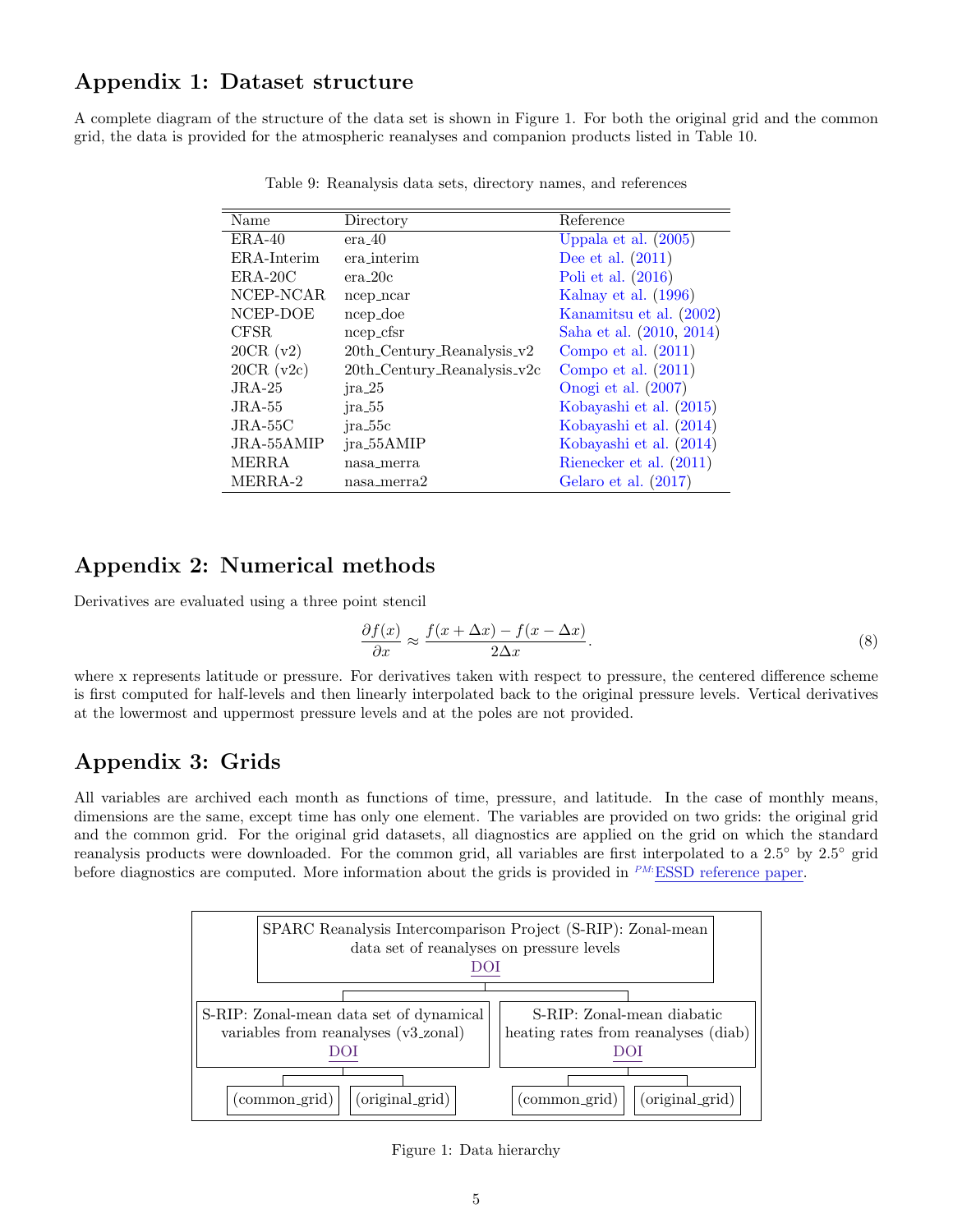# Appendix 4: Data sources and permissions

Permission for the publication of this dataset has been acquired from all relevant data producers, including ECMWF, JMA, NASA GMAO, NCEP, and the University of Colorado CIRES. Rights to core data (Table [1\)](#page-0-0) and diabatic heating rates (Table [7\)](#page-3-0) remain with the original producers of the reanalyses, who should be cited accordingly (see below). All derived variables (Tables [1](#page-0-0) through [6\)](#page-2-2) are provided through the Centre for Environmental Data Analysis (CEDA) under the Open Government License [\(http://www.nationalarchives.gov.uk/doc/open-government-licence/version/3/\)](http://www.nationalarchives.gov.uk/doc/open-government-licence/version/3/). Scientific publications using any part of this dataset should reference the data DOI  $(^{JSW:CEDA}$  doi) and cite the description paper by <sup>JSW:</sup>ESSD paper.

Sources and dates of access for reanalysis products included in the dataset are provided in Table [10](#page-6-0) for the dynamical variables and Table [11](#page-6-1) for the diabatic variables. Additional information on the terms and conditions of use for reanalysis products in the S-RIP zonal-mean reanalysis dataset is provided below.

### ECMWF

Scientific publications using ECMWF products should cite the overview papers by [Uppala et al.](#page-7-7) [\(2005\)](#page-7-7) for ERA-40, [Dee](#page-7-8) [et al.](#page-7-8) [\(2011\)](#page-7-8) for ERA-Interim, and/or [Poli et al.](#page-7-9) [\(2016\)](#page-7-9) for ERA-20C. The terms and conditions for the use of ERA-40, ERA-Interim, and ERA-20C products are identical, and may be viewed at [http://apps.ecmwf.int/datasets/data/interim](http://apps.ecmwf.int/datasets/data/interim-full-daily/licence/)[full-daily/licence/.](http://apps.ecmwf.int/datasets/data/interim-full-daily/licence/)

#### JMA

Scientific publications using JMA products should cite the overview papers by [Onogi et al.](#page-7-15) [\(2007\)](#page-7-15) for JRA-25, [Kobayashi](#page-7-16) [et al.](#page-7-16) [\(2015\)](#page-7-16) for JRA-55, and/or [Kobayashi et al.](#page-7-17) [\(2014\)](#page-7-17) for JRA-55C and JRA-55AMIP. JRA-25 and JRA-55 products contained in the S-RIP zonal-mean reanalysis dataset have been released for public use by JMA. Questions regarding original JMA products (i.e., core variables or diabatic heating rates) may be directed by email to jra@met.kishou.go.jp.

# NASA GMAO

Scientific publications using NASA GMAO products should cite the overview papers by [Rienecker et al.](#page-7-18) [\(2011\)](#page-7-18) for MERRA and/or [Gelaro et al.](#page-7-19) [\(2017\)](#page-7-19) for MERRA-2, along with any appropriate DOI(s) (see Tables [10](#page-6-0) and [11\)](#page-6-1). Terms and conditions for the use of Earth science data produced by NASA, including these reanalysis products, may be viewed at [https://earthdata.nasa.gov/nasa-data-policy.](https://earthdata.nasa.gov/nasa-data-policy)

# NOAA–NCEP

Scientific publications using NCEP products should cite the overview papers by [Kalnay et al.](#page-7-10) [\(1996\)](#page-7-10) for NCEP-NCAR, [Kanamitsu et al.](#page-7-11) [\(2002\)](#page-7-11) for NCEP-DOE, and/or [Saha et al.](#page-7-12) [\(2010,](#page-7-12) [2014\)](#page-7-13) for CFSR. Users of core variables from the NCEP-NCAR or NCEP-DOE reanalyses are requested to include "NCEP Reanalysis data provided by the NOAA/OAR/ESRL PSD, Boulder, Colorado, USA, from their Web site at https://www.esrl.noaa.gov/psd/" or similar text in their acknowledgments.

### NOAA–CIRES

Scientific publications using products from 20CR-v2 or 20CR-v2c should cite the overview paper by [Compo et al.](#page-7-14) [\(2011\)](#page-7-14), and are requested to include a version of the following text in their acknowledgments as appropriate:

- v2: "Support for the Twentieth Century Reanalysis Project dataset is provided by the U.S. Department of Energy, Office of Science Innovative and Novel Computational Impact on Theory and Experiment (DOE INCITE) program, and Office of Biological and Environmental Research (BER), and by the National Oceanic and Atmospheric Administration Climate Program Office."
- v2c: "Support for the Twentieth Century Reanalysis Project version 2c dataset is provided by the U.S. Department of Energy, Office of Science Biological and Environmental Research (BER), and by the National Oceanic and Atmospheric Administration Climate Program Office."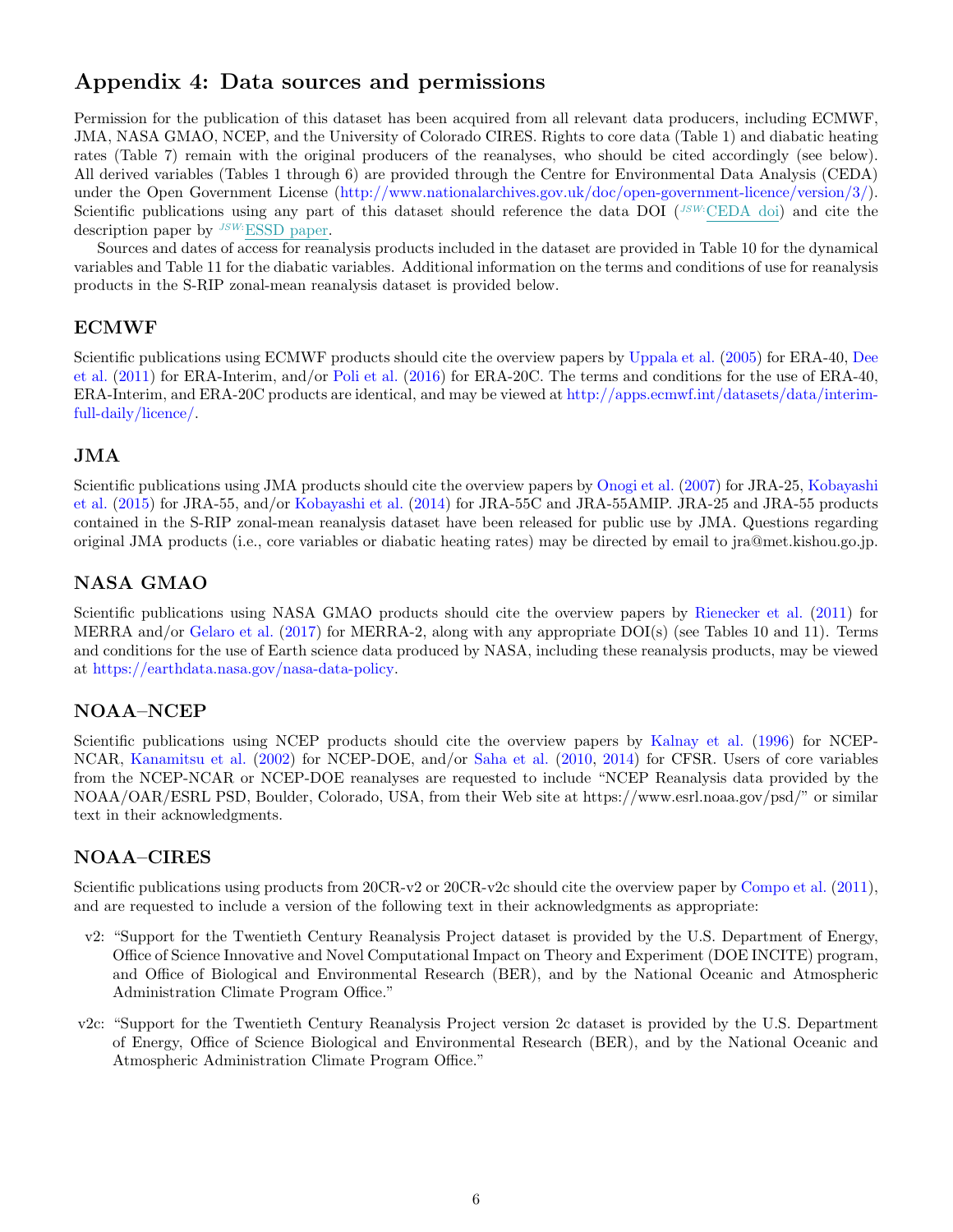<span id="page-6-0"></span>

| Table 10: Sources and dates of data access for core reanalysis variables. |
|---------------------------------------------------------------------------|
|---------------------------------------------------------------------------|

| Name         | URL or DOI                                                                  | Date accessed |
|--------------|-----------------------------------------------------------------------------|---------------|
| $ERA-40$     | http://www.ecmwf.int/en/forecasts/datasets/era-40-dataset-sep-1957-aug-2002 | 2010-11-24    |
| ERA-Interim  | http://www.ecmwf.int/en/research/climate-reanalysis/era-interim             | 2014-04-07    |
| $ERA-20C$    | https://doi.org/10.5065/D6VQ30QG                                            | 2015-12-31    |
| NCEP-NCAR    | http://www.esrl.noaa.gov/psd                                                | 2015-09-12    |
| NCEP-DOE     | http://www.esrl.noaa.gov/psd                                                | 2015-09-12    |
| CFSR.        | http://dx.doi.org/10.5065/D69K487J                                          | 2012-05-27    |
| 20CR (v2)    | https://www.esrl.noaa.gov/psd/data/gridded/data.20thC_ReanV2.html           | 2013-07-02    |
| $20CR$ (v2c) | http://www.esrl.noaa.gov/psd/data/gridded/data.20thC_ReanV2c.html           | 2016-04-05    |
| $JRA-25$     | http://rda.ucar.edu/datasets/ds625.0/                                       | 2015-10-06    |
| $JRA-55$     | http://dx.doi.org/10.5065/D6HH6H41                                          | 2014-12-23    |
| $JRA-55C$    | https://doi.org/10.5065/D67H1GNZ                                            | 2015-12-31    |
| $JRA-55AMIP$ | https://doi.org/10.5065/D6TB14ZD                                            | 2015-12-31    |
| <b>MERRA</b> | http://doi.org/10.5067/8D4LU4390C4S                                         | 2015-09-25    |
| MERRA-2      | http://doi.org/10.5067/QBZ6MG944HW0                                         | 2016-08-26    |

<span id="page-6-1"></span>

|  |  |  | Table 11: Sources and dates of access for reanalysis diabatic heating products. |  |  |
|--|--|--|---------------------------------------------------------------------------------|--|--|
|  |  |  |                                                                                 |  |  |

| Name                                                                 | URL or DOI                                                                          | Date accessed |  |  |  |  |
|----------------------------------------------------------------------|-------------------------------------------------------------------------------------|---------------|--|--|--|--|
| $ERA-40$                                                             | $\frac{http://apps.ecmwf.int/datasets/data/era40-daily^a}{$                         | 2017-08-02    |  |  |  |  |
| ERA-Interim                                                          | $\text{http://apps.ecmwf.int/datasets/data/interim-full-dailya}$                    | 2017-08-07    |  |  |  |  |
| NCEP-NCAR                                                            | http://rda.ucar.edu/datasets/ds090.0                                                | 2017-08-25    |  |  |  |  |
| CFSR.                                                                | https://doi.org/10.5065/D69K487J                                                    | 2017-07-20    |  |  |  |  |
| $JRA-25$                                                             | $\frac{http://rda.ucar.edu/datasets/ds625.0}{http://rda.ucar.edu/datasets/ds625.0}$ | 2017-07-25    |  |  |  |  |
| $JRA-55$                                                             | https://doi.org/10.5065/D6HH6H41                                                    | 2017-08-04    |  |  |  |  |
| <b>MERRA</b>                                                         | https://doi.org/10.5067/RP02UMM6LH1B                                                | 2017-08-01    |  |  |  |  |
|                                                                      | https://doi.org/10.5067/DNZTCFMAG3FW                                                |               |  |  |  |  |
| MERRA-2                                                              | https://doi.org/10.5067/9NCR9DDDOPFI                                                | 2017-08-27    |  |  |  |  |
|                                                                      | https://doi.org/10.5067/3UGE8WQXZAOK                                                |               |  |  |  |  |
| $a$ Data accessed via the ECMWF Web API (https://software.ecmwf.int) |                                                                                     |               |  |  |  |  |